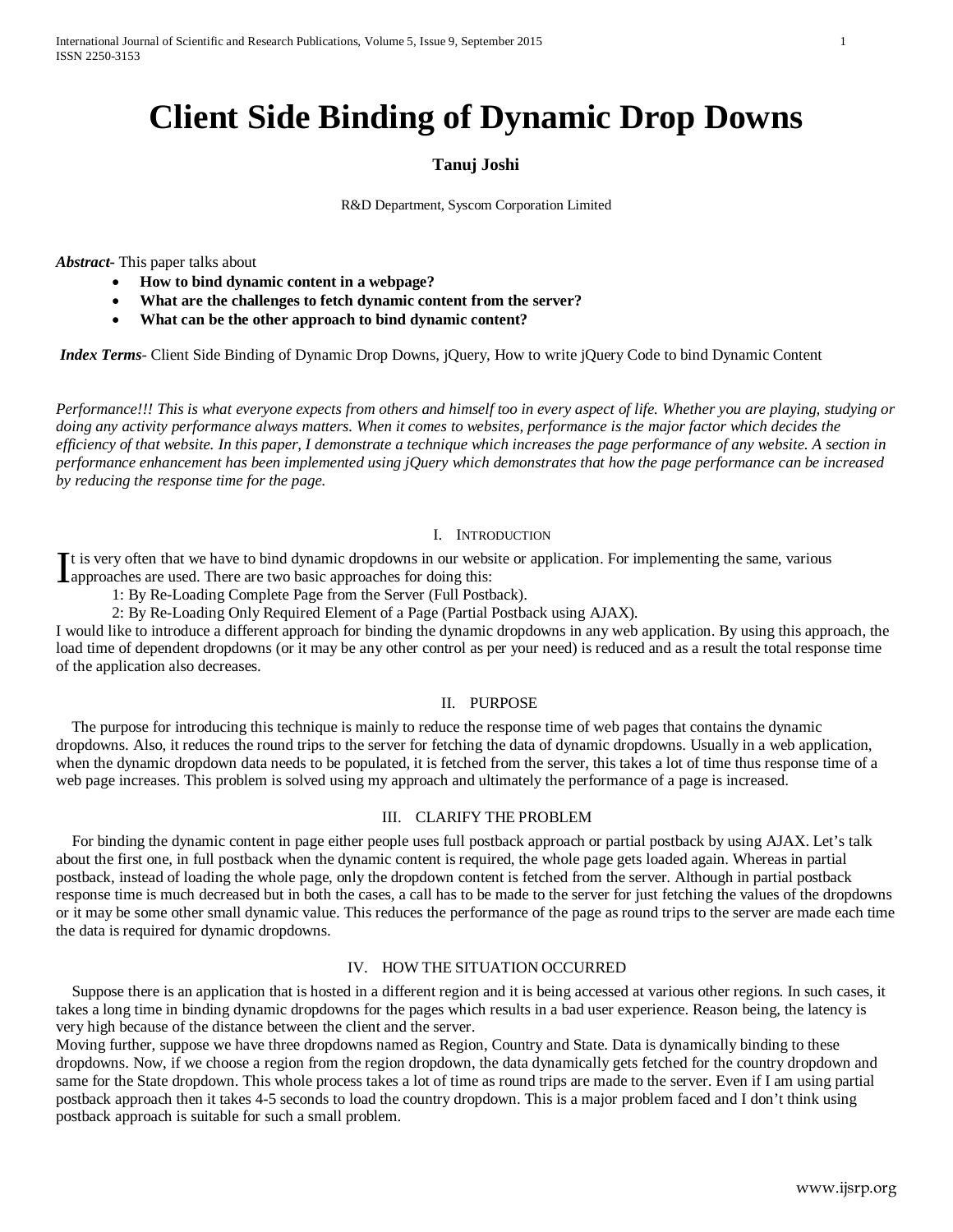

Figure 1: Clients are waiting for the Dynamic Content

# V. SOLUTION

 Here I have come up with a solution by using the jQuery. This solution loads all the data from the server to the local machine of the client at the time of page loading. As all the content is present in the local machine and server round trip needs not to be done for fetching the dynamic content this increases the response time of a page. Also, the approach is language independent (means on can use Java, C# or any other language at server side) making it flexible enough to be implemented using any language. Through this, let's see how I am achieving the same:

## *PREREQUISITES*:

C

As I have already mentioned that we have 3 dependent dropdowns in my page Region, Country and State. In which Region dropdown is a parent dropdown, Country dropdown is a parent-child dropdown and State is a child dropdown. So the value of child and parentchild dropdowns must contain some logical data that will link it with its parent dropdown. Before using this approach we have to ensure that at client end the data of the drop down should be bind in following format:

| <select id="Region"></select> |                                          |
|-------------------------------|------------------------------------------|
|                               | <option>--Select--</option>              |
|                               | <option value="1">Africa</option>        |
|                               | <option value="2">Asia</option>          |
|                               | <option value="3">Europe</option>        |
|                               | <option value="4">Oceania</option>       |
|                               | <option value="5">North America</option> |
|                               | <option value="6">South America</option> |

Figure 2: HTML of Region Dropdown List Rendered at Client Machine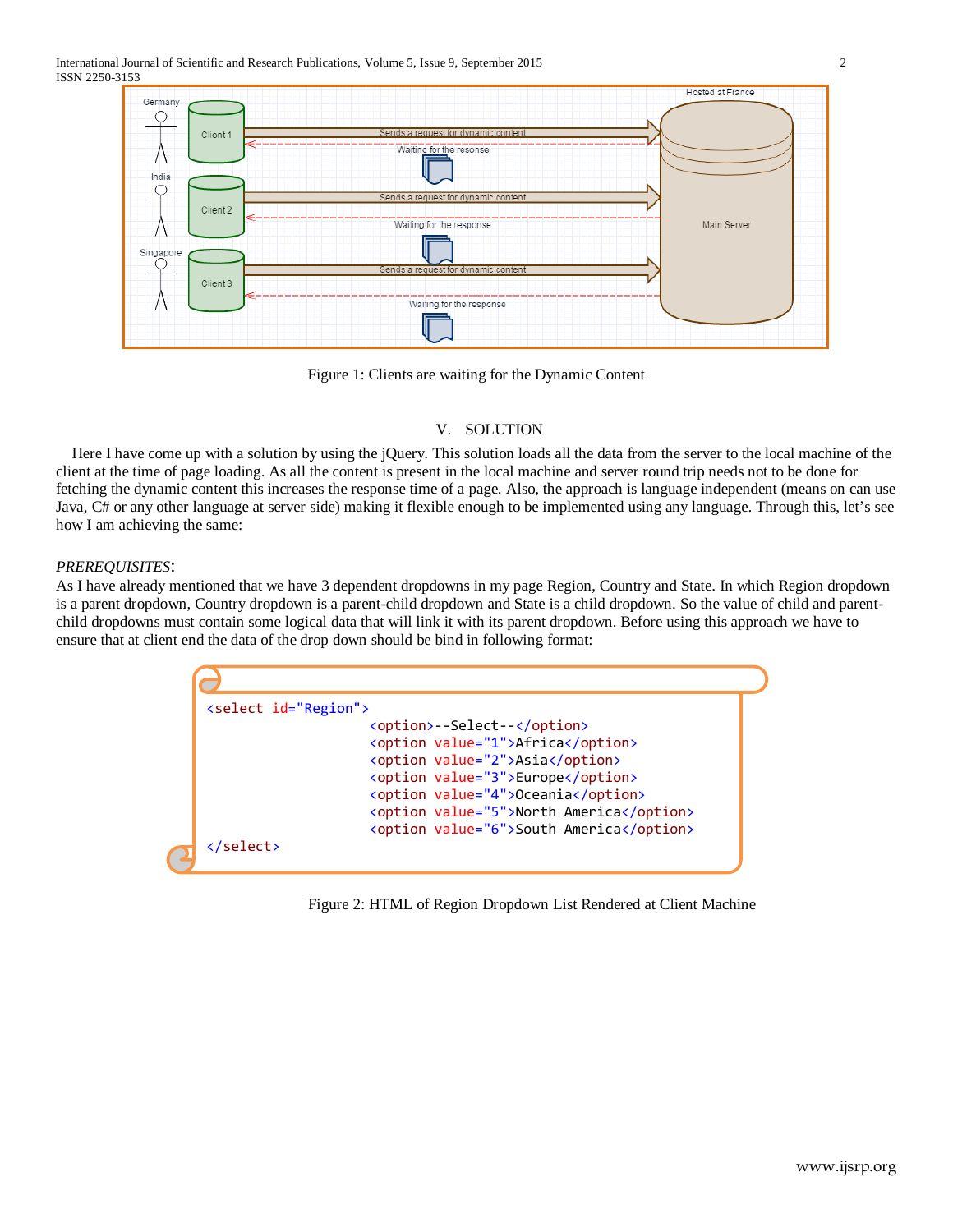| <select id="Country"></select> |                                          |
|--------------------------------|------------------------------------------|
|                                | <option>--Select--</option>              |
|                                | <option value="5,2">Afghanistan</option> |
|                                | <option value="6,2">Bangladesh</option>  |
|                                | <option value="7,2">Bhutan</option>      |
|                                | <option value="8,2">China</option>       |
|                                | <option value="9,2">Egypt</option>       |
|                                | <option value="10,2">Georgia</option>    |
|                                | <option value="11, 2">India</option>     |
|                                |                                          |

Figure 3: HTML of Country Dropdown List Rendered at Client Machine

Purpose to show this html code is to notice the highlighted value field. Here value attribute contains comma separated string in which first part indicates the ID of the Country and the second part indicates ID of the Region.

| select id="State"> |                             |                                                 |
|--------------------|-----------------------------|-------------------------------------------------|
|                    | <option>--Select--</option> |                                                 |
|                    |                             | <option value="5,11">Andhra Pradesh</option>    |
|                    |                             | <option value="6,11">Arunachal Pradesh</option> |
|                    |                             | <option value="7,11">Assam</option>             |
|                    |                             | <option value="8,11">Bihar</option>             |
|                    |                             | <option value="9,11">Chhattisgarh</option>      |
|                    |                             | <option value="10,11">Goa</option>              |
|                    |                             | <option value="11,11">Gujarat</option>          |
|                    |                             | <option value="12,11">Haryana</option>          |
|                    |                             |                                                 |
| $\langle$ /select> |                             |                                                 |

Figure 4: HTML of State Dropdown List Rendered at Client Machine

In the above code first part of value field indicates the ID of the state and the other part indicates ID of the corresponding country.

## *PROCEDURE*

As I have mentioned above that Region drop down is parent drop down and Country drop down is a child drop down of Region as its value depends on selected Region. A child drop down must contain all its values with corresponding Parent value. Now I will explain by quoting an example so that it will be clearer. What I am doing, loading the complete data of all dynamic dropdown when the page loaded first time and assigning the whole data of Country drop down into an array at client side by using jQuery. This array will contain Country Name, Country ID and Region ID. When a Region is selected then I am clearing all data from Country dropdown and re-assigning the data to Country dropdown from the array based on selected Region ID. Now you can see data to Country dropdown is populated without any postback.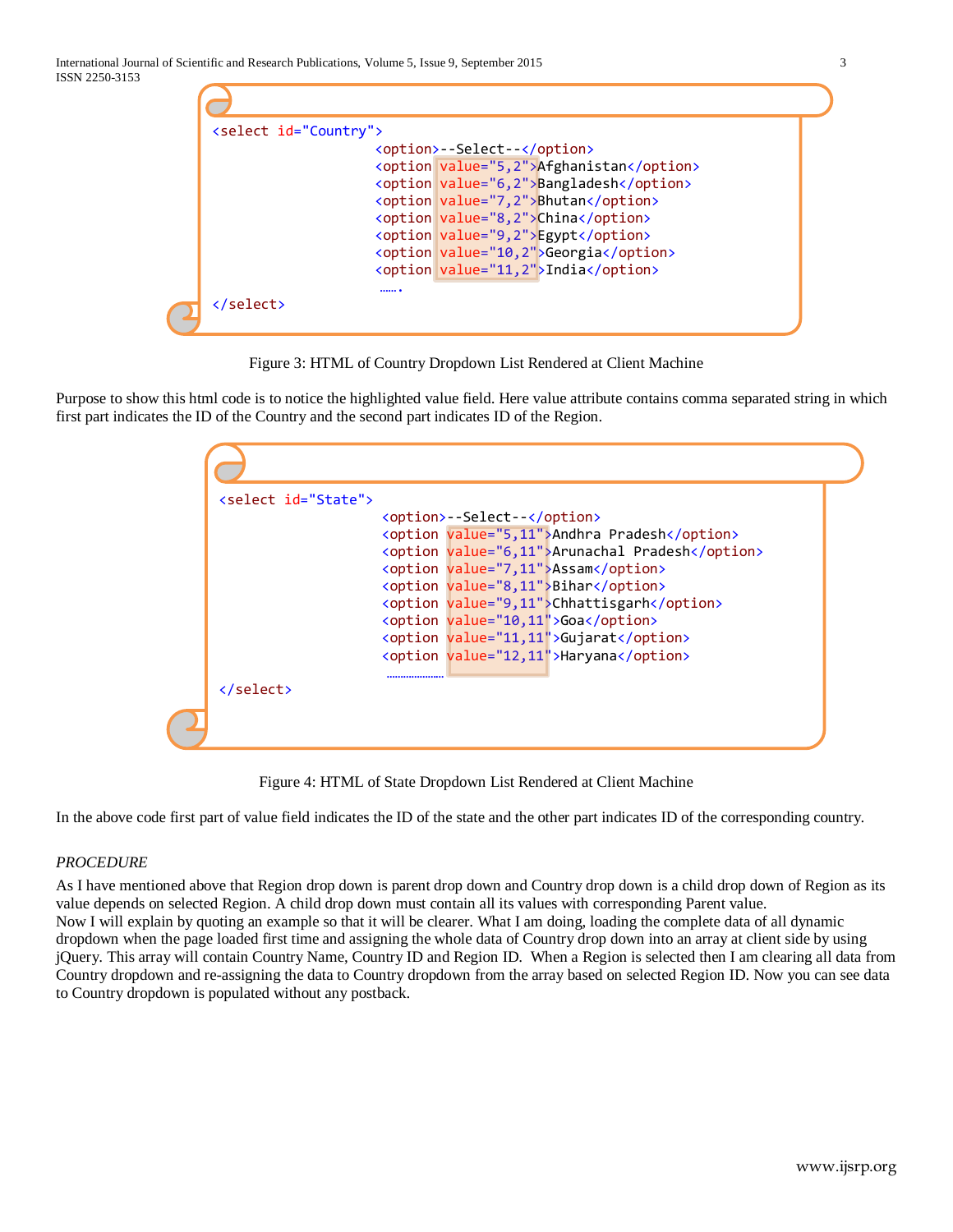| <b>Region Details</b><br><b>Region:</b><br>Asia | 7                                                                       |   |  |
|-------------------------------------------------|-------------------------------------------------------------------------|---|--|
| Country:                                        | Afghanistan                                                             | ▼ |  |
| State:<br>-- 5                                  | Afghanistan<br>Bangladesh<br><b>Bhutan</b><br>China<br>Egypt<br>Georgia |   |  |
| Iran<br>Iraq                                    | India<br>Indonesia                                                      |   |  |

Figure 5: Dropdown at Client Machine

Following are the steps to implement the client side binding of dynamic dropdowns by using jQuery:

## **NOTE: Here I am displaying the code to bind Country on the basis of selected Region as my purpose is to give an idea only.**

*STEP 1:* 

Declare an array to hold all the items of the Country dropdown.

var arrCountry[];

# *STEP 2:*

Iterate over Country DropDown and insert items on array arrCountry[].

```
$("#Country option").each(function (index) {
                var val = $(this).val();
                var CombinedID = val.split(",");
                var item = \{\} item["RegionID"] = CombinedID[1];
                 item["CountryID"] = CombinedID[0];
                 item["CountryName"] = $(this).text();
                 arrCountry.push(item);
});
```
*STEP 3:* Declare a variable myJsonString.

var myJsonString;

*STEP 4:* Declare a variable myJsonString.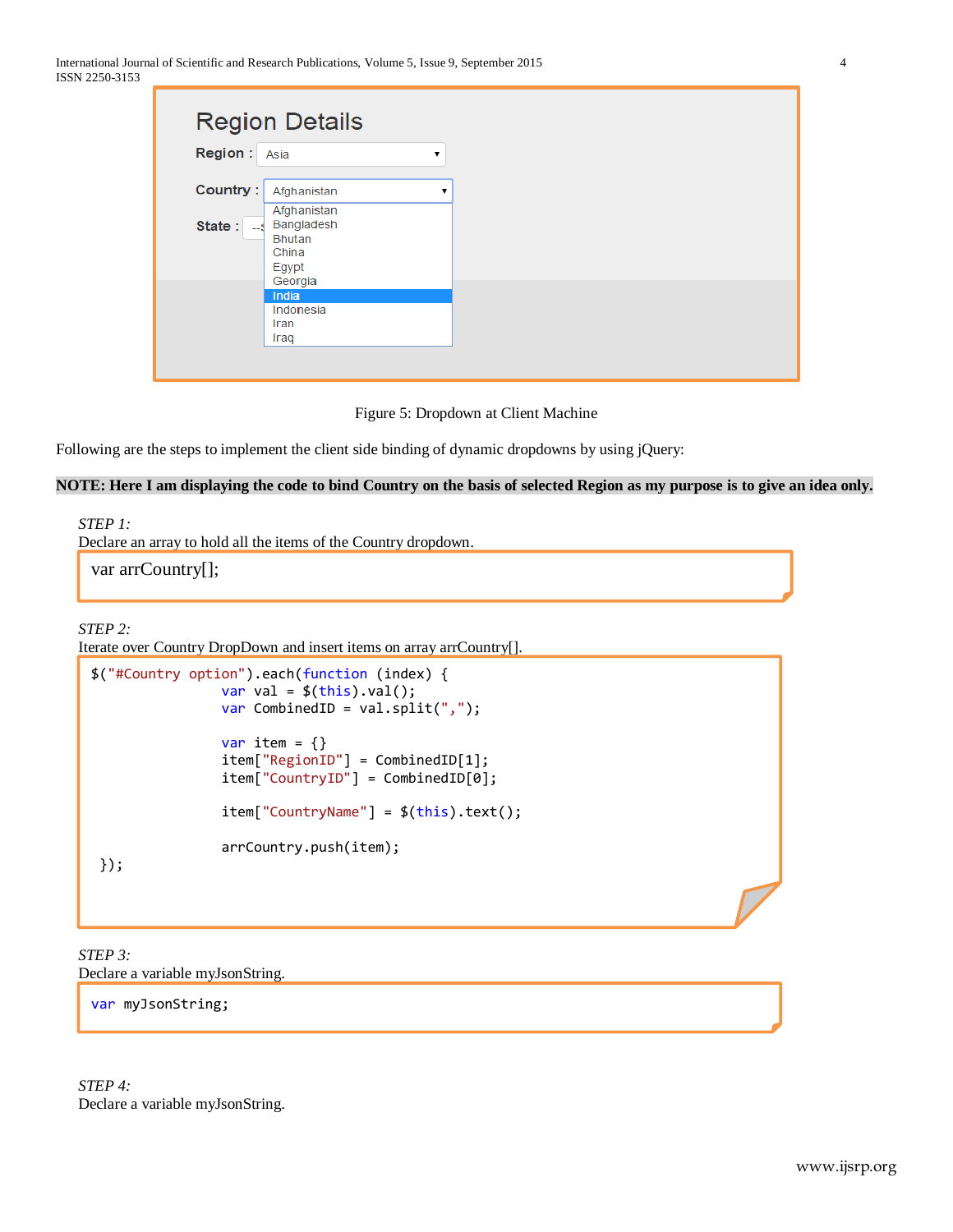var myJsonString;

## *STEP 5:*

Convert arrCountry[] into JSON text and store it in a string.

```
myJsonString = JSON.stringify(arrCountry);
```
*STEP 6:*

Store JSON string into a hidden field or in hidden text area.

```
$("#data").val(myJsonString);
```
## *STEP 7:*

Create a function to Handle the Change Event of Primary Dropdown.

a. Declare a variable RegionID that will contain the selected RegionID from dropdown.

```
var selectedRegionID = $(this).val();
```
b. Parse the data into JSON contained in hidden field and assign this data into a new variable CountryData.

var CountryData = jQuery.parseJSON(\$("#data").val());

c. Remove all the options from Country Dropdown.

```
$("#Country").find("option").remove();
```
d. Iterate over CountryData and assign data to country dropdown.

```
jQuery.each(CountryData, function (i, jArray) {
                    if (selectedRegionID == jArray["RegionID"]) {
                        $('#Country').append($('<option>', {
                           value: jArray["CountryID"],
                          text: jArray["CountryName"]
                       }));
 }
              });
```